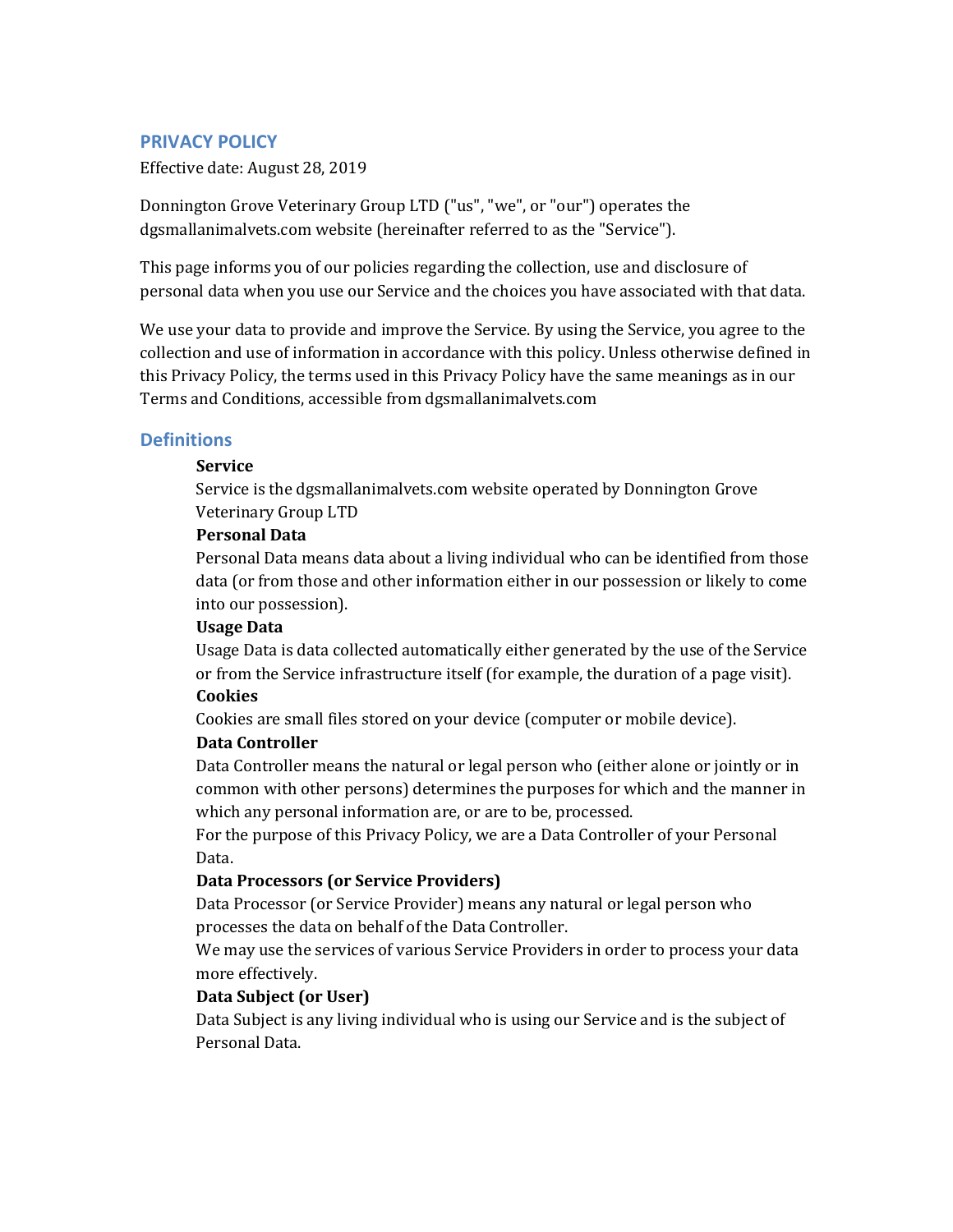# **Information Collection and Use**

We collect several different types of information for various purposes to provide and improve our Service to you.

## **Types of Data Collected**

## *Personal Data*

While using our Service, we may ask you to provide us with certain personally identifiable information that can be used to contact or identify you ("Personal Data"). Personally identifiable information may include, but is not limited to:

- Email address
- First name and last name
- Cookies and Usage Data

We may use your Personal Data to contact you with newsletters, marketing or promotional materials and other information that may be of interest to you. You may opt out of receiving any, or all, of these communications from us by following the unsubscribe link or instructions provided in any email we send or by contacting us.

## *Usage Data*

We may also collect information on how the Service is accessed and used ("Usage Data"). This Usage Data may include information such as your computer's Internet Protocol address (e.g. IP address), browser type, browser version, the pages of our Service that you visit, the time and date of your visit, the time spent on those pages, unique device identifiers and other diagnostic data.

## *Tracking Cookies Data*

We use cookies and similar tracking technologies to track the activity on our Service and we hold certain information.

Cookies are files with a small amount of data which may include an anonymous unique identifier. Cookies are sent to your browser from a website and stored on your device. Other tracking technologies are also used such as beacons, tags and scripts to collect and track information and to improve and analyse our Service.

You can instruct your browser to refuse all cookies or to indicate when a cookie is being sent. However, if you do not accept cookies, you may not be able to use some portions of our Service.

Examples of Cookies we use:

- Session Cookies. We use Session Cookies to operate our Service.
- **Preference Cookies.** We use Preference Cookies to remember your preferences and various settings.
- Security Cookies. We use Security Cookies for security purposes.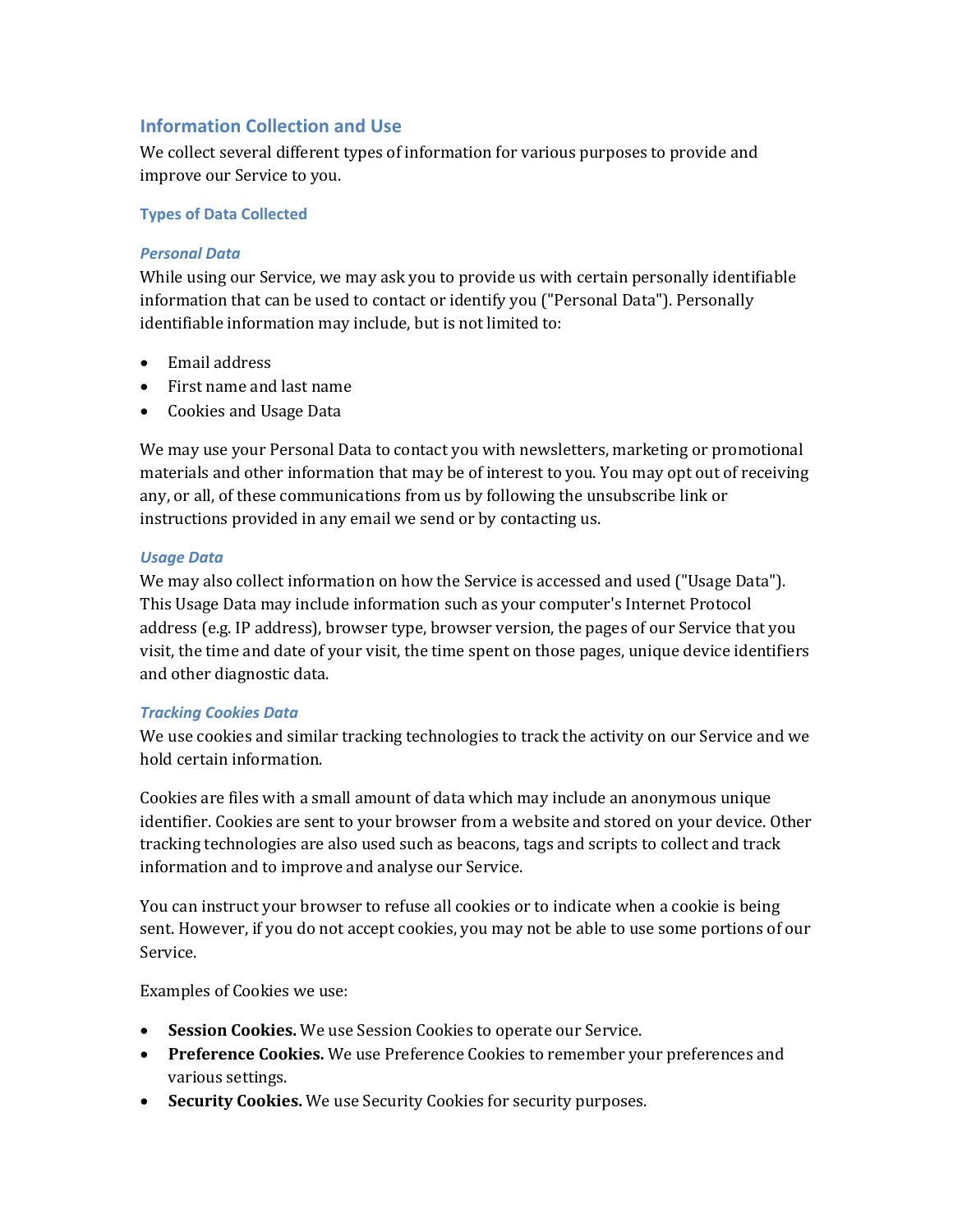# **Use of Data**

Donnington Grove Veterinary Group LTD uses the collected data for various purposes:

- To provide and maintain our Service
- To notify you about changes to our Service
- To allow you to participate in interactive features of our Service when you choose to do so
- To provide customer support
- To gather analysis or valuable information so that we can improve our Service
- To monitor the usage of our Service
- To detect, prevent and address technical issues
- To provide you with news, special offers and general information about other goods, services and events which we offer that are similar to those that you have already purchased or enquired about unless you have opted not to receive such information

# **Legal Basis for Processing Personal Data under the General Data Protection Regulation (GDPR)**

If you are from the European Economic Area (EEA), Donnington Grove Veterinary Group LTD legal basis for collecting and using the personal information described in this Privacy Policy depends on the Personal Data we collect and the specific context in which we collect it.

Donnington Grove Veterinary Group LTD may process your Personal Data because:

- We need to perform a contract with you
- You have given us permission to do so
- The processing is in our legitimate interests and it is not overridden by your rights
- For payment processing purposes
- $\bullet$  To comply with the law

# **Retention of Data**

Donnington Grove Veterinary Group LTD will retain your Personal Data only for as long as is necessary for the purposes set out in this Privacy Policy. We will retain and use your Personal Data to the extent necessary to comply with our legal obligations (for example, if we are required to retain your data to comply with applicable laws), resolve disputes and enforce our legal agreements and policies.

Donnington Grove Veterinary Group LTD will also retain Usage Data for internal analysis purposes. Usage Data is generally retained for a shorter period of time, except when this data is used to strengthen the security or to improve the functionality of our Service, or we are legally obligated to retain this data for longer periods.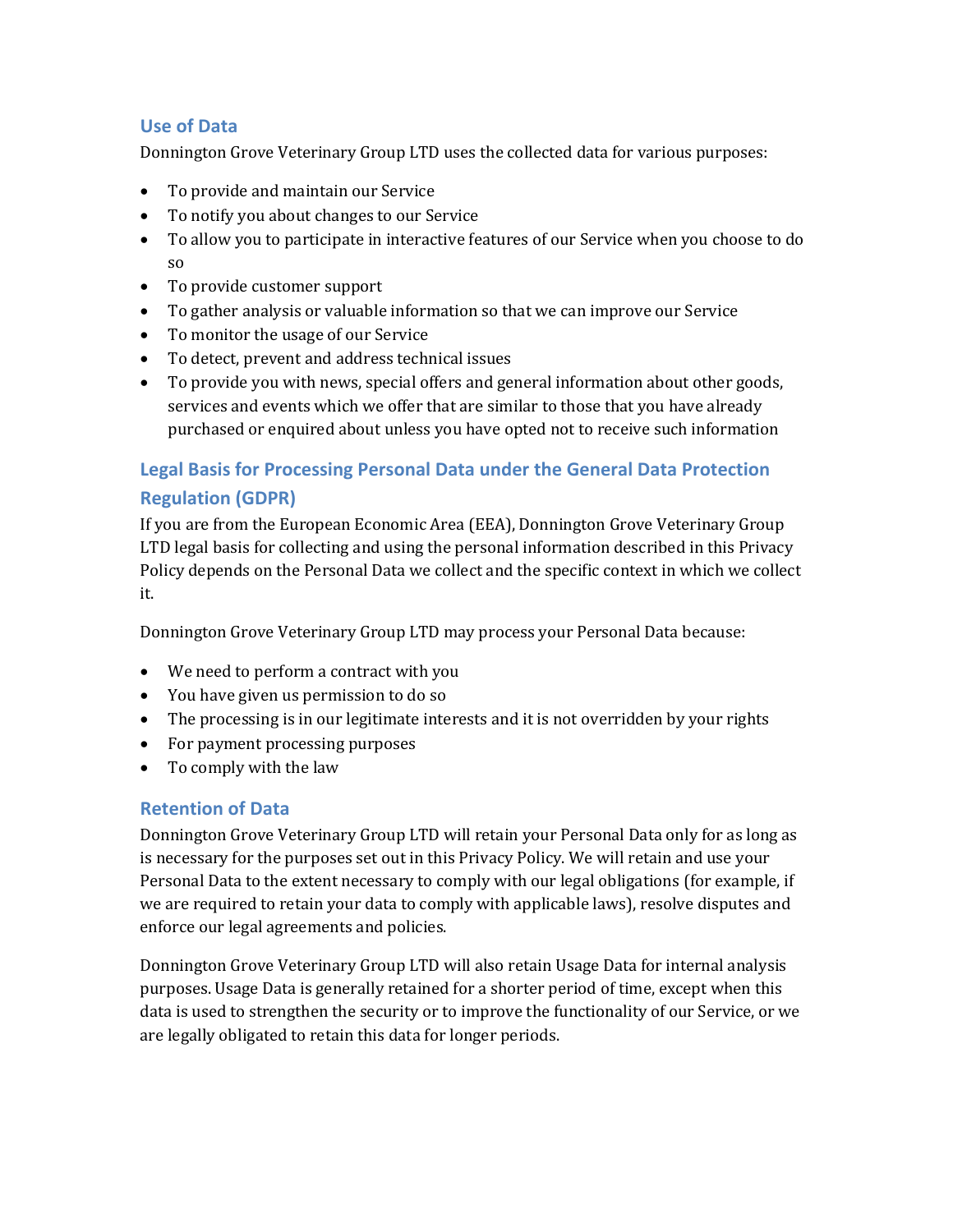# **Transfer of Data**

Your information, including Personal Data, may be transferred to  $-$  and maintained on  $$ computers located outside of your state, province, country or other governmental jurisdiction where the data protection laws may differ from those of your jurisdiction.

If you are located outside United Kingdom and choose to provide information to us, please note that we transfer the data, including Personal Data, to United Kingdom and process it there.

Your consent to this Privacy Policy followed by your submission of such information represents your agreement to that transfer.

Donnington Grove Veterinary Group LTD will take all the steps reasonably necessary to ensure that your data is treated securely and in accordance with this Privacy Policy and no transfer of your Personal Data will take place to an organisation or a country unless there are adequate controls in place including the security of your data and other personal information.

# **Disclosure of Data**

## **Business Transaction**

If Donnington Grove Veterinary Group LTD is involved in a merger, acquisition or asset sale, your Personal Data may be transferred. We will provide notice before your Personal Data is transferred and becomes subject to a different Privacy Policy.

## **Disclosure for Law Enforcement**

Under certain circumstances, Donnington Grove Veterinary Group LTD may be required to disclose your Personal Data if required to do so by law or in response to valid requests by public authorities (e.g. a court or a government agency).

## **Legal Requirements**

Donnington Grove Veterinary Group LTD may disclose your Personal Data in the good faith belief that such action is necessary to:

- To comply with a legal obligation
- To protect and defend the rights or property of Donnington Grove Veterinary Group LTD
- To prevent or investigate possible wrongdoing in connection with the Service
- To protect the personal safety of users of the Service or the public
- To protect against legal liability

# **Security of Data**

The security of your data is important to us but remember that no method of transmission over the Internet or method of electronic storage is 100% secure. While we strive to use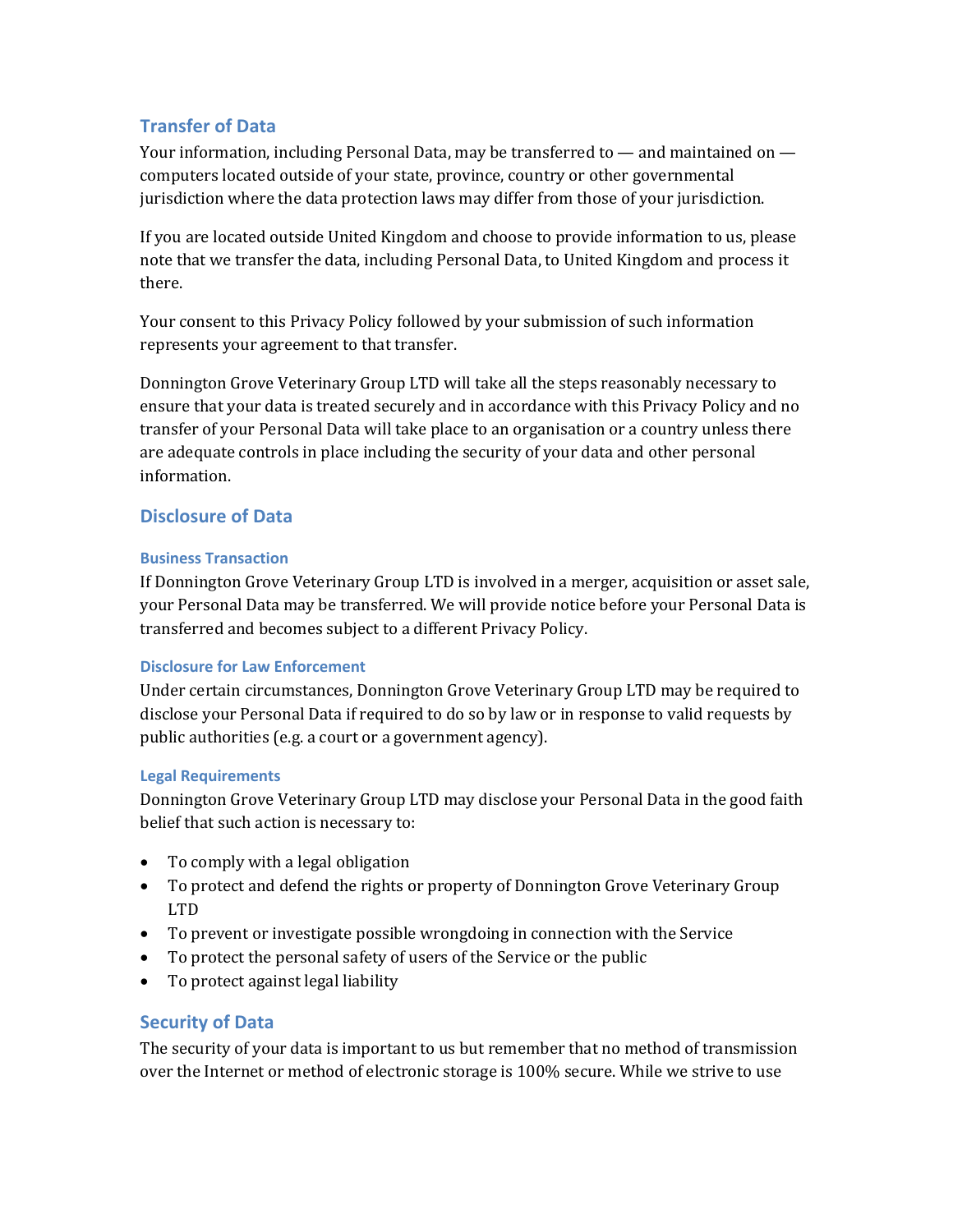commercially acceptable means to protect your Personal Data, we cannot guarantee its absolute security.

# **Our Policy on "Do Not Track" Signals under the California Online Protection Act (CalOPPA)**

We do not support Do Not Track ("DNT"). Do Not Track is a preference you can set in your web browser to inform websites that you do not want to be tracked.

You can enable or disable Do Not Track by visiting the Preferences or Settings page of your web browser.

# **Your Data Protection Rights under the General Data Protection Regulation (GDPR)**

If you are a resident of the European Economic Area (EEA), you have certain data protection rights. Donnington Grove Veterinary Group LTD aims to take reasonable steps to allow you to correct, amend, delete or limit the use of your Personal Data.

If you wish to be informed about what Personal Data we hold about you and if you want it to be removed from our systems, please contact us.

In certain circumstances, you have the following data protection rights:

# The right to access, update or delete the information we have on you.

Whenever made possible, you can access, update or request deletion of your Personal Data directly within your account settings section. If you are unable to perform these actions yourself, please contact us to assist you.

**The right of rectification.** You have the right to have your information rectified if that information is inaccurate or incomplete.

**The right to object.** You have the right to object to our processing of your Personal Data.

**The right of restriction.** You have the right to request that we restrict the processing of your personal information.

**The right to data portability.** You have the right to be provided with a copy of the information we have on you in a structured, machine-readable and commonly used format.

**The right to withdraw consent.** You also have the right to withdraw your consent at any time where Donnington Grove Veterinary Group LTD relied on your consent to process your personal information.

Please note that we may ask you to verify your identity before responding to such requests.

You have the right to complain to a Data Protection Authority about our collection and use of your Personal Data. For more information, please contact your local data protection authority in the European Economic Area (EEA).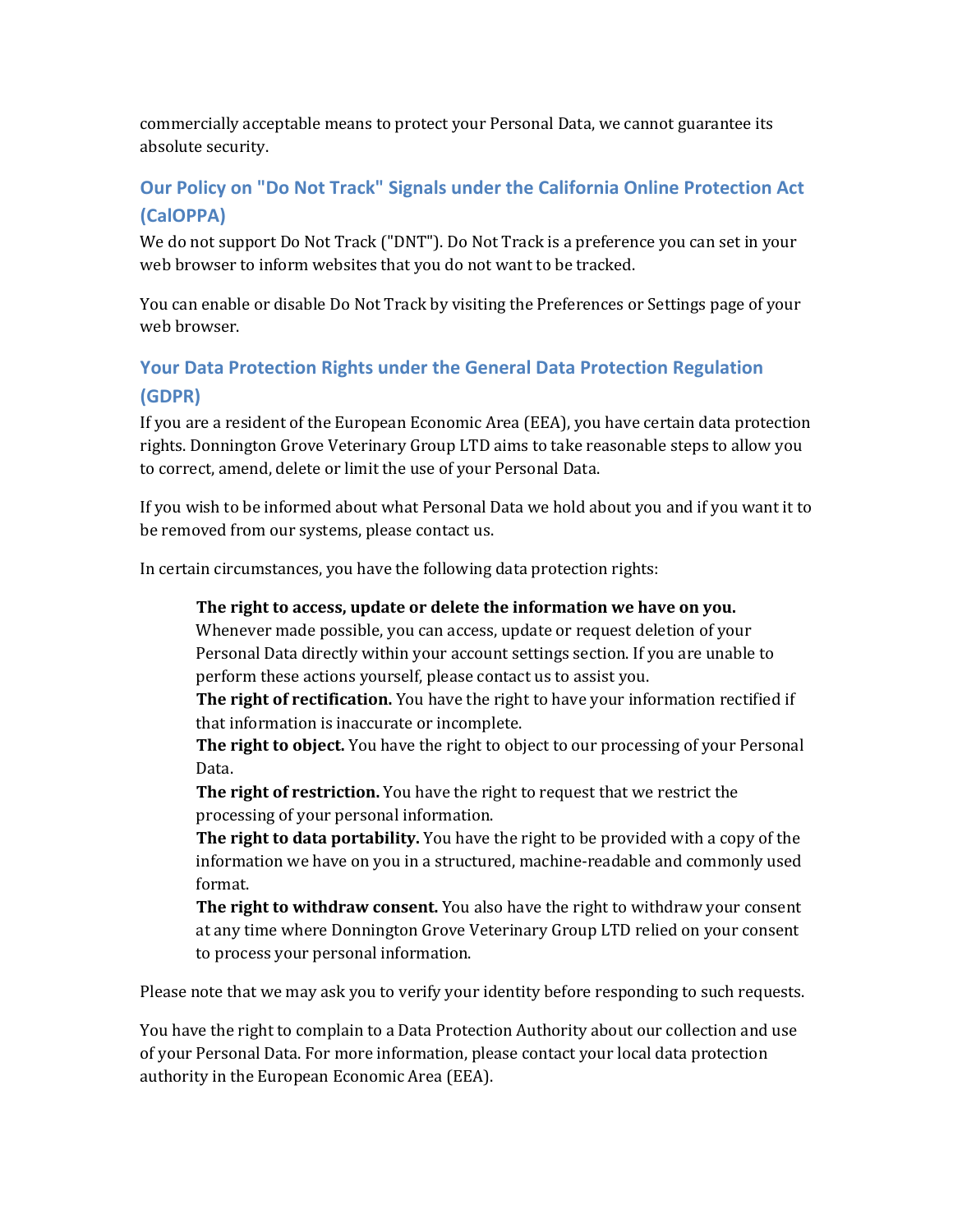# **Service Providers**

We may employ third party companies and individuals to facilitate our Service ("Service" Providers"), provide the Service on our behalf, perform Service-related services or assist us in analysing how our Service is used.

These third parties have access to your Personal Data only to perform these tasks on our behalf and are obligated not to disclose or use it for any other purpose.

## **Analytics**

We may use third-party Service Providers to monitor and analyse the use of our Service.

## **Google Analytics**

Google Analytics is a web analytics service offered by Google that tracks and reports website traffic. Google uses the data collected to track and monitor the use of our Service. This data is shared with other Google services. Google may use the collected data to contextualise and personalise the ads of its own advertising network. You can opt-out of having made your activity on the Service available to Google Analytics by installing the Google Analytics opt-out browser add-on. The add-on prevents the Google Analytics JavaScript  $(ga.js, analytics.js$  and  $dc.js$  from sharing information with Google Analytics about visits activity.

For more information on the privacy practices of Google, please visit the Google Privacy Terms web page: https://policies.google.com/privacy?hl=en

## **Payments**

We may provide paid products and/or services within the Service. In that case, we use third-party services for payment processing (e.g. payment processors).

We will not store or collect your payment card details. That information is provided directly to our third-party payment processors whose use of your personal information is governed by their Privacy Policy. These payment processors adhere to the standards set by PCI-DSS as managed by the PCI Security Standards Council, which is a joint effort of brands like Visa, MasterCard, American Express and Discover. PCI-DSS requirements help ensure the secure handling of payment information.

The payment processors we work with are:

## **WorldPay**

Their Privacy Policy can be viewed at

https://www.worldpay.com/uk/worldpay-privacy-notice